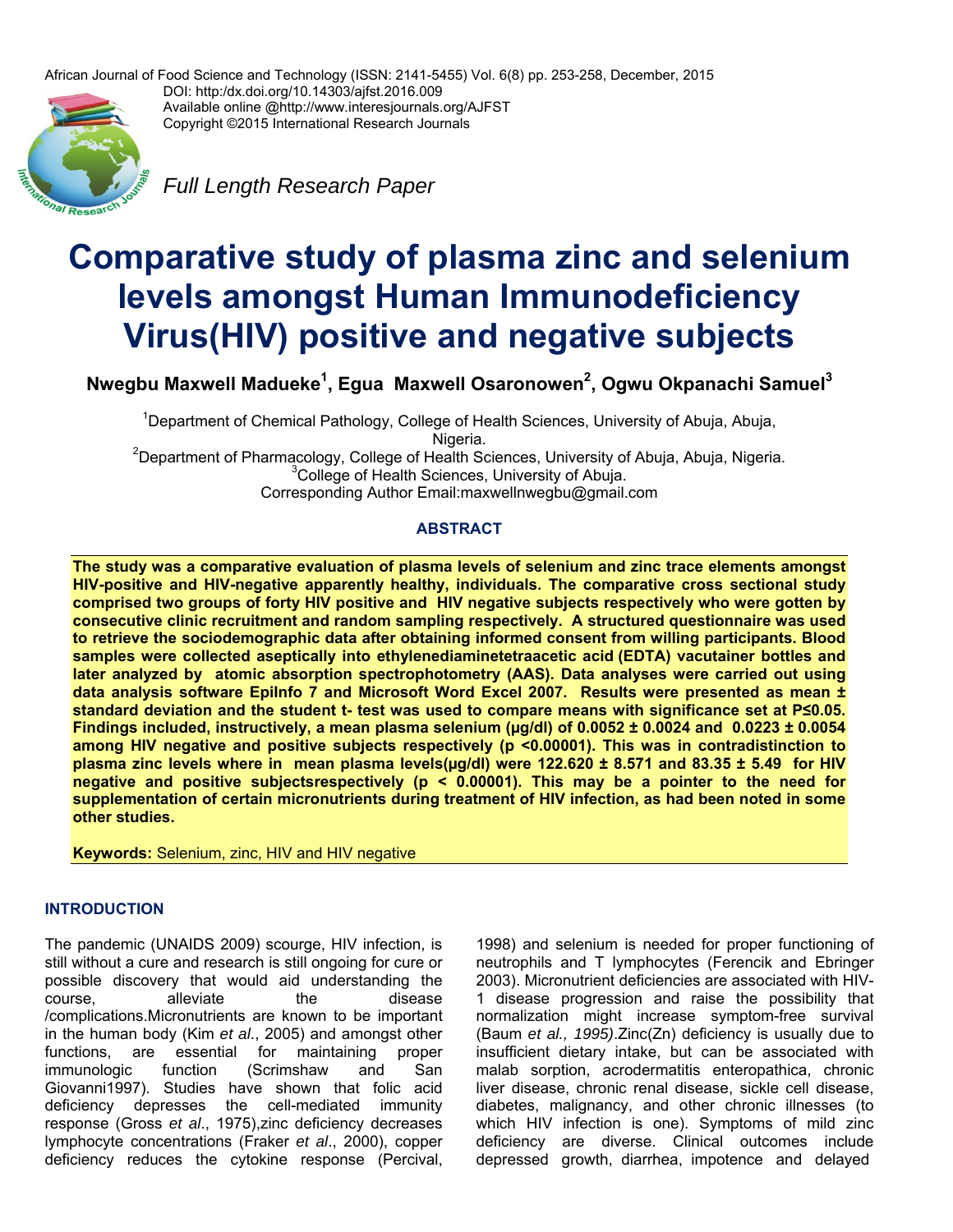sexual maturation, alopecia, eye and skin lesions, impaired appetite, altered cognition, impaired host defense properties, defects in carbohydrate utilization, and reproductive teratogenesis (Prasad 2008).Selenium (Se)deficiency is rare in healthy, well-nourished individuals. It can occur in patients with severely compromised intestinal function, those undergoing total parenteral nutrition, and on advanced-aged people (over 90) (Ravaglia, 2000). Also, people dependent on food grown from selenium-deficient soil are at risk. Selenium deficiency may only occur when a low selenium status is linked with an additional stress, such as chemical exposure or increased oxidant stress due to vitamin E deficiency (Mann 2002).Thisstudy was to evaluate the plasma levels of two micronutrients (Zn & Se) which have been shown to play roles in immune function, in HIV infected and non-infected subjects to observe, if any, differences between these groups of individuals. In addition we sought to evaluate any correlations in these plasma levels vis a vis demographic factorsin both subject groups.

## **RESEARCH DESIGN AND METHODS**

The comparative cross sectional study comprised 2 groups; 40 HIV positive subjects and 40 HIV negative subjects. The HIV positive subjects were drawn from patients attending the Special Treatment Centre (STC) in the hospital ( University of Abuja Teaching Hospital ) and were recruited consecutively during clinic sessions until the sample size was gotten.The HIV negative subjects control were recruited from the workforce within the university and the hospital. Subjects were informed of the purpose of the study and that there were no known risks associated with the study other than drawing of blood. And an informed consent was obtained from all the participants.An ethical clearance letter was obtained from the ethical review committee of the hospital.

# **MATERIALS**

Stadiometer, 5ml syringes, cotton wool, methylated spirit, toniquet, vacutainers, block digester, dispenser, digestion tube, diluter, fume hood, heating system, centrifuge and Atomic absorption spectroscopy (AAS BUK 205)

# **Reagents**

Concentrated sulphuric acid, 10% Glycerine, 10% Trichloro acetic acid(TCA), 20% Trichloro acetic acid(TCA), 30% Hydrogen peroxide, 0.1% Lanthanum chloride solution, Perchloric acid with nitric acid, Sulphuric acid with hydrogen peroxide, Triacid mixture of sulphuric, percloric and nitric acids(1.5:2:3).

#### **Procedure**

To both groups were administered questionnaires by the researcher and an assistant to retrieve the sociodemographic data. The weight and height of all the subjects were taken with the use of the stadiometer. The subjects were venipunctured aseptically with the help of a syringe and cotton swab and blood collected and stored in a vacutainer bottle (EDTA container) for laboratory use. The blood samples were centrifuged at 5000rpm, and plasma collected using a Pasteur pippetes to empty plasma into clean containers. One ml of serum was deproteinated with 9ml of 10% trichloroacetic acid (TCA) in 0.1% lanthanum solution for macroelement analysis.

 Diluted was the resulting supernatant with 0.11% lanthanum which depended on concentration of individual elements and aspirated to the atomic absorption spectrophotometer. Label and refrigerate the remaining serum sample for determination of microelements.

## **Determination of selenium**

Standard and blank were prepared by diluting plasma with 5% glycerine and read in AAS. Plasma was diluted 1:4 with water and read at wavelength of 423.5 nm.

## **Determination of zinc**

Standard and blank were prepared by diluting plasma with 5% glycerine and read in AAS. Plasma was diluted 1:4 with water, aspirated into the AAS and read at wavelength 213.9 nm.

#### **Calculations**

Concentration of the elements in µg/dl was calculated using the formular:  $Mg/l = ppm = R \times D$ Where R= AAS reading D= diluting factor ppm= parts per million.

## **Caution**

The perchloric acid digestion must be carried out in a special hood designed to expel perchloric acid fumes to avoid the danger of explosion when in contact with organic matter. The acid also easily corrodes ordinary hoods.

#### **Data analysis**

Data analysis was carried out using Epi Info 7 and Microsoft Excel 2007.The results were presented as mean  $\pm$  standard deviation and the student t- test was used to compare means with significant p value at p≤0.05.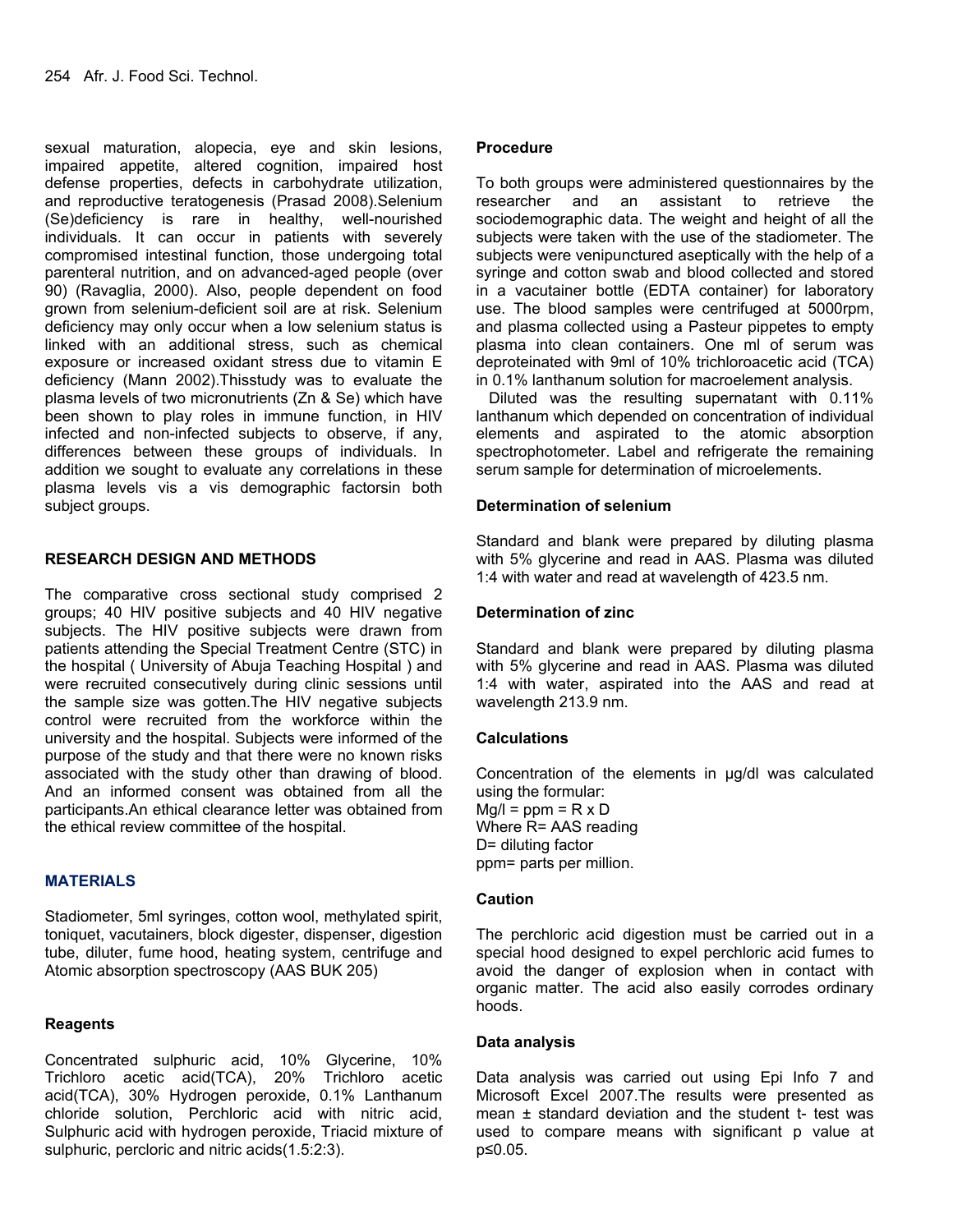| S/N | <b>DURATION OF ILLNESS</b><br>(months) | <b>Frequency</b> | <b>Percent</b> |
|-----|----------------------------------------|------------------|----------------|
| 1   | 3                                      |                  | 3.57           |
| 2   |                                        |                  | 3.57           |
| 3   | $12 \overline{ }$                      |                  | 3.57           |
| 4   | 36                                     | 3                | 10.71          |
| 5   | 60                                     | $\overline{2}$   | 7.14           |
| 6   | 72                                     | 8                | 28.57          |
| 7   | 84                                     | 4                | 14.29          |
| 8   | 96                                     | 4                | 14.29          |
| 9   | 108                                    |                  | 3.57           |
| 10  | 132                                    |                  | 3.57           |
| 11  | 156                                    |                  | 3.57           |
| 12  | 180                                    |                  | 3.57           |

 **Table 1**.Tabular representation showing duration of illness of HIV positive subjects that were married.

 **Table 2.** Tabular representation showing duration illness of HIV positive subjects that were single.

| S/N | <b>DURATION OF ILLNESS</b><br>(months) | <b>Frequency</b> | <b>Percent</b> |
|-----|----------------------------------------|------------------|----------------|
|     | 12                                     |                  | 16.67          |
| 2   | 24                                     |                  | 16.67          |
| 3   | 36                                     |                  | 33.33          |
|     | 84                                     |                  | 16.67          |
| 5   | 96                                     |                  | 16.67          |

 **Table 3.** Tabular representation showing duration illness of HIV positive subjects that were widowed.

| S/N | <b>DURATIONOFILLNESS</b><br>(months) | <b>Frequency</b> | <b>Percent</b> |
|-----|--------------------------------------|------------------|----------------|
|     | 48                                   |                  | 33.33%         |
| 2   | 72                                   |                  | 33.33%         |
| ີ   | 84                                   |                  | 33.33%         |

#### **RESULTS**

## **Sociodemographic data**

Of the 80 subjects in both groups, 37(46.25%) were females and 43(53.75%) were males. The male sex contributed 25(58.14%) HIV negative males and 18(41.86%) HIV positive males. While the female sex contributed 22(59.46%) positive females and 15(40.54%) negative females. From the HIV positive study group, 28(70.00%) were married, 7(17.50%) were single, 3(7.50%) were widowed and 2(5.00%) were divorced. The marital status for hiv negative subjects were

25(62.50%) married and 15(37.50%)single. Of both groups 30(68.18%) were negative civil servants and 14(31.82%) were positive civil servants. Also in the study, the students contributed 8(61.54%) HIV negative and 5(38.46%) HIV positive. The self employed in the study were 20(90.91%) HIV positive subjects and 2(9.09) HIV negative subjects. The age distribution of HIV negative subjects showed between the ages of 21-30 to be 14 were, between the ages 31-40 to be 12, between the ages of 41-50 were 10 and 4 were between the ages of 51-60. While the age distribution for HIV positive subjects showed, between the ages of 31-40 years to be 13 subjects, between the ages of 41-50 years were 10,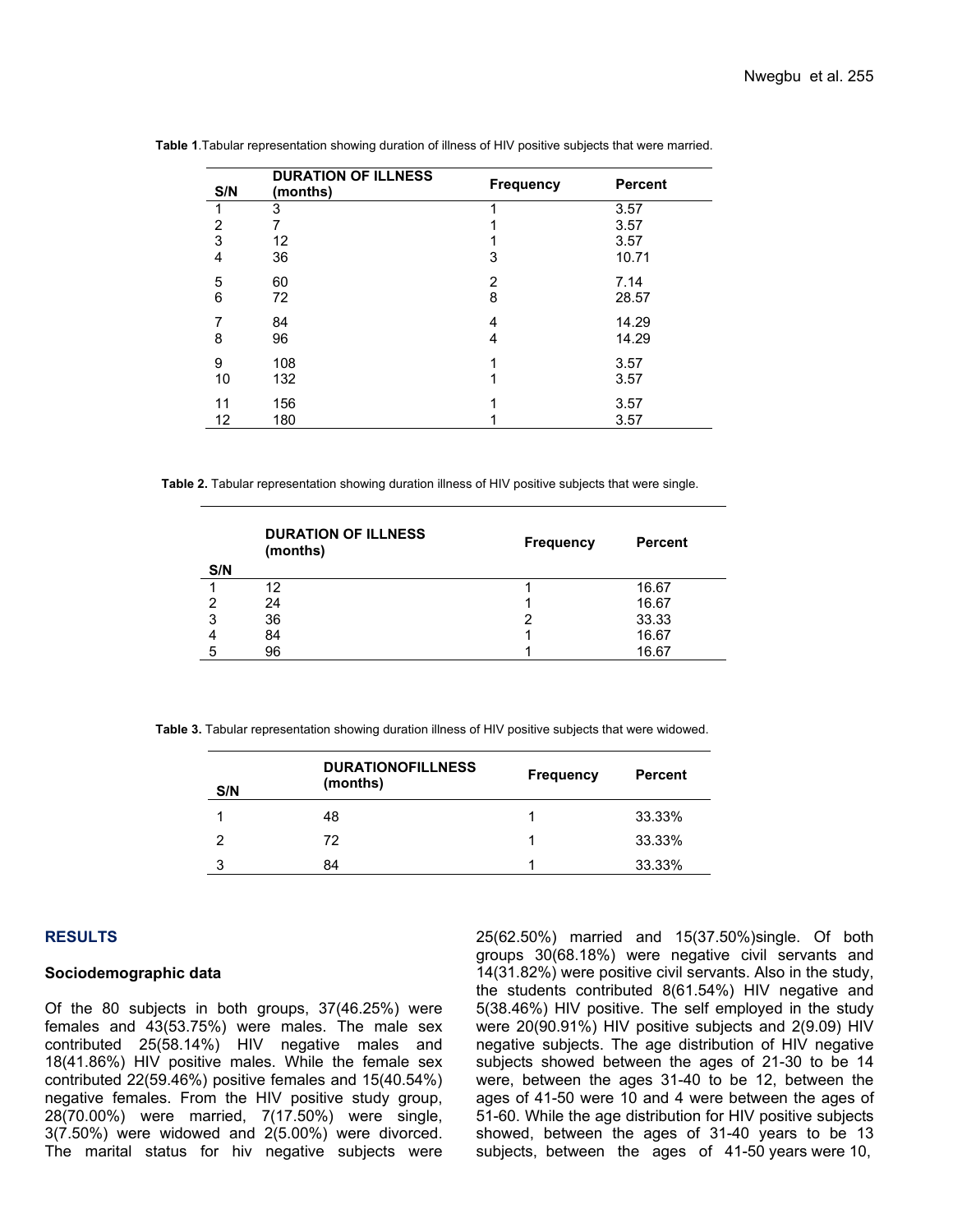| <b>DURATIONOFILLNESS</b><br>(months) | <b>Frequency</b> | <b>Percent</b> |
|--------------------------------------|------------------|----------------|
| -5                                   |                  | 50.00%         |
| -24                                  |                  | 50.00%         |

 **Table 4**. Tabular representation showing duration illness of HIV positive subjects that were divorced

 **Table 5**. Plasma selenium and zinc in HIV negative and HIV positive subjects.

| <b>ELEMENT</b> | <b>MEAN ± STANDARD DEVIATION</b> |                     | <b>P-VALUE</b> |
|----------------|----------------------------------|---------------------|----------------|
|                | <b>NEGATIVE</b>                  | <b>POSITIVE</b>     |                |
| Selenium       | $0.0052 \pm 0.0024$              | $0.0223 \pm 0.0054$ | < 0.00001      |
| Zinc           | $122.620 \pm 8.571$              | $83.35 \pm 5.49$    | < 0.00001      |

between 21-30 years were 8, between 51-60 years were 7 and 2 were less than 20 years of age.

#### **Duration of illness for hiv positive subjects**

#### **Comparison of selenium and zinc**

## **DISCUSSION**

The results showed that more females were infected with the HIV than males but this is probably predicated on the fact that the HIV positive subjects were gottenby consecutive clinic recruitment from the HIV special centre in the University of Abuja Teaching Hospital Gwagwalada Abuja where females have been shown to seek care more than males. This female prepondrance in HIV infection is consistent with a study in Zaria, Kaduna State, Nigeria (Laah, 2003) and the publication by UNAIDS 2002 at Geneva.This result is however contradictory to Giri *et al*., 1995 study in Northern India and Cheong *et al*., 1997 in Kuala Lumpur, Malaysia. However suffice to state that reasons have been adduced for the relatively higher proportion of women with HIV infection such as polygamy, low literacy level, practice of female genital mutilation (FGM), other harmful cultural practices, early age at first sex of adolescent girls, many sex partners as seen in commercial sex workers and the fact that, a higher proportion of men (30%) than women (19%) in less developed countries have comprehensive knowledge of HIV and how to avoid transmission (Bremner *et al*., 2009). The sex distribution of the HIV negative subjects would be inconsequential because the HIV negative subjects were from friends, neighbours, and other willing volunteers with already ascertained HIV status.In terms of age distribution for the HIV positive subjects,the age group between 31-40 and 41-50 had the highest percentages (32.5 and 25% respectively) of infected individuals,this agrees with similar work done by HIV survellance team of the United state of America Center for Diseases and Control(CDC, 2009) and other researchers (NYSC, 2007) in Abuja, Nigeria.The high percentages 32.5% and 20.0% noticed in 31-40 and 21- 30 years age groups is consistent with some studies in Nigeria (Laah, 2003; Mamman, 2009 and NYSC/UNICEF, 2007). These age groups are also characterized by social vices such as, unwanted pregnancy, unsafe abortions, drug use and sexually transmitted infections(Laah, 2003).The marital status shows that from the HIV positive study group, 28(70.00%) were married, 7(17.50%) were single, 3(7.50%) were widowed and 2(5.00%) were divorced. This high percentage of HIV positive being married was seen in the over 60% HIV positive individuals noticed in the report of Federal Ministry of Health, 2008 in Nigeria. This worrisome finding could be attributed to polygamy often practiced in Nigeria, but in no way excludes poor knowledge of the disease, un-protective sex, multiple sexual partners, blood transfusion, harmful cultural practices and patronage of commercial sex workers.The result of this study which showed 14(31.82%) civil servants HIV positive, 5(38.46%) students were HIV positive and 20(90.91%) HIV positive subjects selfemployed was not at par with lower percentages of 18.2% and 8.5% noticed in civil servants and students in UNAIDS report, 2008.

The mean plasma selenium in µg/dl of HIV negative and positive subjects were  $0.0052 \pm 0.0024$  and  $0.0223$ ± 0.0054 respectively with a p-value of <0.00001 (Table 5) showing the difference was significant. The HIV positive subjects had higher levels of Se than the HIV negative subjects. This result is similar to Khalili et al., 2011 but in contrast with research works conducted by Fawzi, 2003,Kiremidjian et al 2003 and Zhang et al., 1999 where HIV positive subjects had lower levels of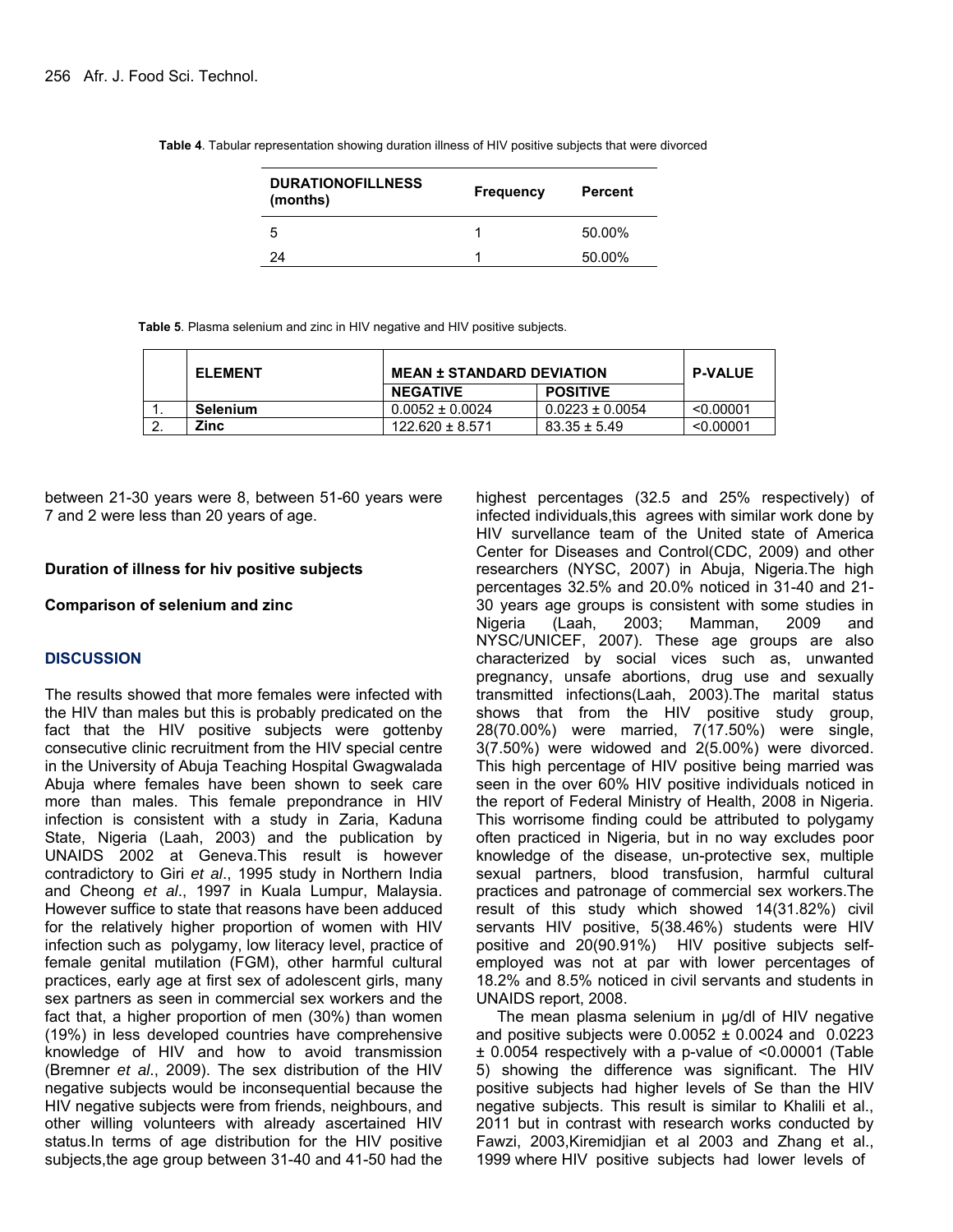**Table 6.** Plasma selenium and zinc in males and females that are HIV positive.

| <b>ELEMENT</b> | <b>MEAN ± STANDARD DEVIATION</b> |                     | <b>P-VALUE</b> |
|----------------|----------------------------------|---------------------|----------------|
|                | <b>FEMALES</b>                   | <b>MALES</b>        |                |
| Selenium       | $0.00221 \pm 0.0058$             | $0.0219 \pm 0.0046$ | < 0.009        |
| Zinc           | $85.168 \pm 4.3626$              | $81.399 \pm 6.186$  | < 0.032        |

 **Table 7.** Plasma selenium and zinc in males and females that are HIV negative.

| <b>ELEMENT</b> | <b>MEAN ± STANDARD DEVIATION</b> |                     | <b>P-VALUE</b> |
|----------------|----------------------------------|---------------------|----------------|
|                | <b>FEMALES</b>                   | <b>MALES</b>        |                |
| Selenium       | $0.0061 \pm 0.0074$              | $0.0055 \pm 0.0024$ | < 0.00001      |
| Zinc           | $109.17 \pm 9.780$               | $113.67 \pm 9.89$   | 0.0012         |

selenium. Recent research indicates that HIV may be capable of incorporating host selenium into viral selenoproteins that have glutathione peroxidase activity (Zhang et al., 1999) but as an integral component of glutathione peroxidase and thioredoxin reductase, selenium plays an important role in decreasing oxidative stress in HIV-infected cells possibly suppressing the rate of HIV replication (Kiremidjian-Schumacher et al., 2000). Therefore the fact that "decreasing plasma selenium concentrations in HIV-infected individuals are sensitive markers of disease progression and severity", even before malnutrition becomes a factor (Fawzi, 2003) and Low levels of plasma selenium been associated with a significantly increased risk of death from HIV infection, would indicate our study caught HIV subjects that were in the state of early course (low severity)of the infection thus their high level of Se or as a result of the supplementary micronutrient taken by the HIV subjects. HIV positive females had significantly lower levels of Se than the males since the plasma selenium (µg/dl) in HIV positive females and males were  $0.00221 \pm 0.0058$  and  $0.0219 \pm 0.0058$ 0.0046 respectively and the P-value <0.009 (Table 6).

There was a statistically significant (P<0.00001) difference between mean plasma zinc in µg/dl in HIV negative and positive subjects  $122.620 \pm 8.571$  and 83.35  $\pm$  5.49 respectively (table 5) showing the HIV negative subjects with higher levels of Zn relative to HIV positive subjects which was similar to values seen in research by Gadallah, 2000. Zn is essential for maintaining immune system function, and in the presence of oxidative stress, without a corresponding increase in supply Zn level there would result a deficiency. This possibly explains the reduced plasma levels of Zn in the HIV positive subjects. Decreased plasma zinc concentrations have been associated with advanced disease and increased mortality in HIV patients (Mocchegiani and Muzzioli, 2000).HIV positive females had higher levels of Zn than their male counterparts which was significant in this study (P< 0.03)(table 6). This

is similar to results obtained by Milbury and Richer, 2008, though the higher number of female HIV subjects in our study could have skewed our findings in this regard.

In conclusion, our study findings highlight the need for assessment of micronutrient status of relevant elements with proven immunological functions in HIV infected people and correction of deficiencies where observed. It is also important to assess and document any nutritional supplements being taken by these patients, by their respective physicians. This will assist in proper evaluation and interpretation of research findings involving micronutrients in this group of patients. This latter observation was a limitation in this study and further studies taking this into cognizance as well as with larger sample sizes are needed to clarify the myriad and sometimes contrasting findings in this area of research.

#### **ACKNOWLEDGEMENT**

The authors will like to acknowledge the assistance of Mr Basil of International Institute of Tropical Agriculture (IITA) Ibadan in the analysis of the elements.

## **REFERENCES**

- Baum MK, Shor-Posner G, Lu Y, Rosner B, Sauberlich HE, Fletcher MA, Szapocznik J, Eisdorfer C, Buring JE, Hennekens CH(1995).Micronutrients and HIV-1 disease progression.AIDS. 1995 Sep;9(9):1051-6.
- Bremner J, C Haub, M Lee, M Mather, E Zuehlke(2009) World population highlights: Key findings from PRB's world population data sheet. Popul.Bull; 2009; 64(3): 2-12.
- Center for Disease Control(CDC) Diagnosis of HIV infection and AIDS in the United States and Dependent Areas; HIV Surveillance ; 2009 Report-Vol. 21.
- Cheong I, A Lim, C Lee, Z Ibrahim , K Sarvanathan (1997) Epidemiology and clinical characteristics of HIV-infected patients in Kuala Lumpur. Med. J. Malays; 52: 313-317.